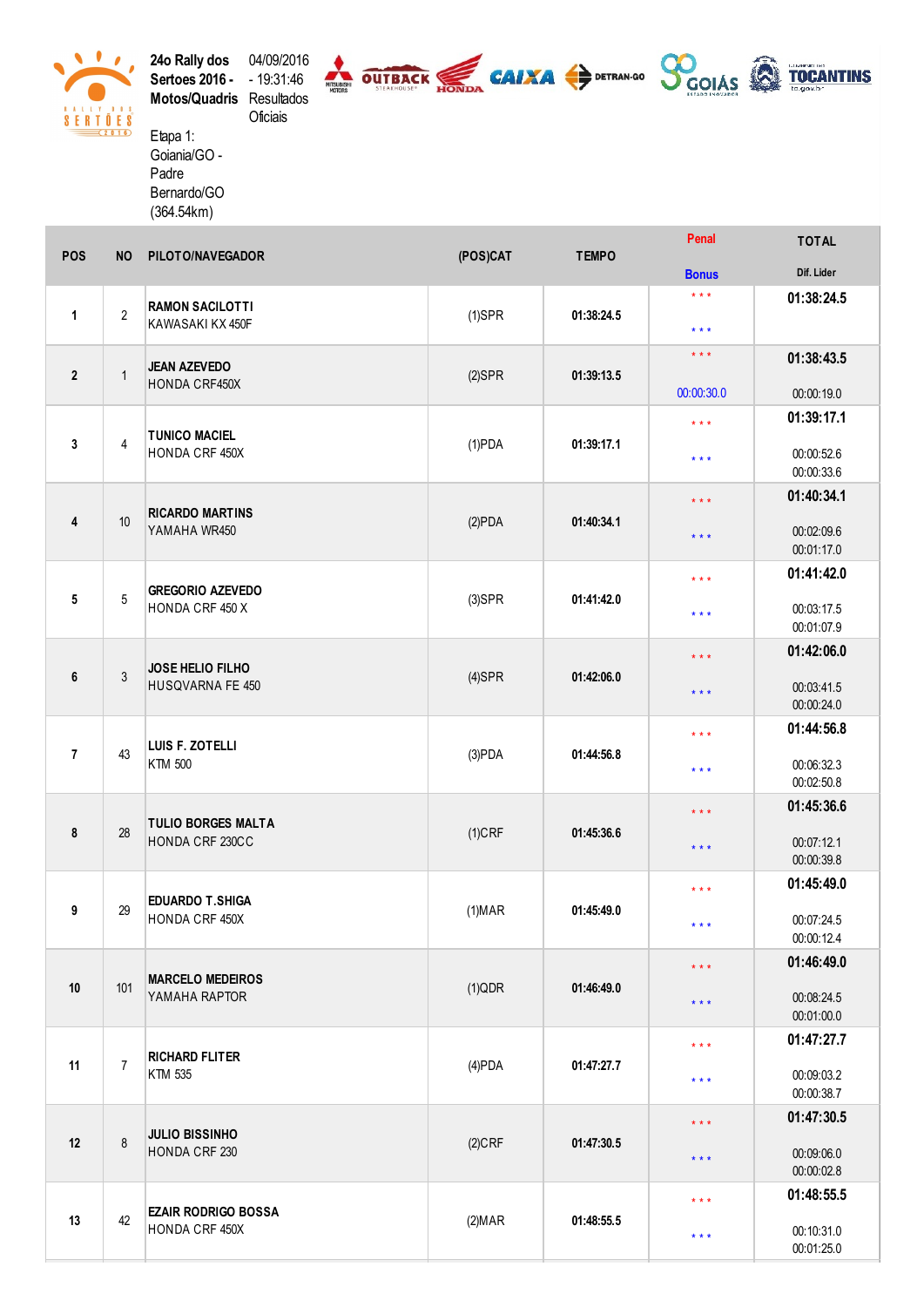| 14 | $6\phantom{a}$ | <b>GUILHERME CASCAES</b>                    | $(5)$ PDA      | 01:49:02.6                      | $\star$ $\star$ $\star$ | 01:49:02.6               |
|----|----------------|---------------------------------------------|----------------|---------------------------------|-------------------------|--------------------------|
|    |                | KTM EXC 450 F                               |                |                                 | $\star$ $\star$ $\star$ | 00:10:38.1<br>00:00:07.1 |
| 15 | 53             | <b>GUILHERME TAVARES</b>                    | (3) <b>MAP</b> | 01:49:32.0                      | $\star$ $\star$ $\star$ | 01:49:32.0               |
|    |                | KAWASAKI KLX 450R                           |                |                                 | $\star$ $\star$ $\star$ | 00:11:07.5<br>00:00:29.4 |
|    |                | <b>DIOGO ZONATO</b>                         |                |                                 | $***$                   | 01:52:26.0               |
| 16 | 108            | <b>PROTOTIPO</b>                            | (2)QDR         | 01:52:26.0                      | $\star$ $\star$ $\star$ | 00:14:01.5<br>00:02:54.0 |
| 17 | 19             | JOSE DE DEUS B. NETO                        |                |                                 | $\star$ $\star$ $\star$ | 01:53:15.0               |
|    |                | KTM ECX 350                                 | (4) <b>MAP</b> | 01:53:15.0                      | $\star$ $\star$ $\star$ | 00:14:50.5<br>00:00:49.0 |
| 18 | 11             | <b>DANIEL BARP CREMA</b>                    |                | 01:53:37.8                      | $\star$ $\star$ $\star$ | 01:53:37.8               |
|    |                | YAMAHA YZF                                  | $(5)$ MAR      |                                 | $***$                   | 00:15:13.3<br>00:00:22.8 |
|    |                | <b>MARCELO FABRO</b>                        |                |                                 | $\star$ $\star$ $\star$ | 01:54:32.0               |
| 19 | 51             | HONDA CRF 230                               | $(3)$ CRF      | 01:54:32.0                      | $\star$ $\star$ $\star$ | 00:16:07.5<br>00:00:54.2 |
|    |                | <b>GIOVANNI RAMOS FILHO</b>                 |                |                                 | $***$                   | 01:54:53.2               |
| 20 | 113            | YAMAHA RAPTOR 700R                          | $(3)$ QDR      | 01:54:53.2                      | $\star$ $\star$ $\star$ | 00:16:28.7<br>00:00:21.2 |
|    |                | <b>RAFAEL MILAN</b>                         |                |                                 | $\star$ $\star$ $\star$ | 01:55:02.0               |
| 21 | 12             | HUSABERG FE 501                             | $(6)$ PDA      | 01:55:02.0                      | $\star$ $\star$ $\star$ | 00:16:37.5<br>00:00:08.8 |
| 22 |                | <b>RONALDO P. DA SILVA</b>                  |                | $\star\star\star$<br>01:56:06.0 | 01:56:06.0              |                          |
|    | 52             | <b>HONDA CRF 230</b>                        | $(4)$ CRF      |                                 | $***$                   | 00:17:41.5<br>00:01:04.0 |
| 23 | 107            | <b>FRANCINEI S.COSTA</b>                    | $(4)$ QDR      | 01:54:10.0                      | 00:02:00.0              | 01:56:10.0               |
|    |                | YAMAHA RAPTOR 700                           |                |                                 | $\star$ $\star$ $\star$ | 00:17:45.5<br>00:00:04.0 |
| 24 | 102            | PEDRO H.T.COSTA                             |                |                                 | $\star$ $\star$ $\star$ | 01:56:30.3               |
|    |                | POLARIS SCRAMBLER XP                        | $(5)$ QDR      | 01:56:30.3                      | $\star$ $\star$ $\star$ | 00:18:05.8<br>00:00:20.3 |
|    |                | <b>LUCIANO GOMES</b>                        |                |                                 | $\star$ $\star$ $\star$ | 01:56:54.0               |
| 25 | 47             | YAMAHA WR450F                               | (6) <b>MAR</b> | 01:56:54.0                      | $\star$ $\star$ $\star$ | 00:18:29.5<br>00:00:23.7 |
|    | 48             | <b>FELIPE DE AMORIM</b><br>HONDA CRF 230 CC | $(5)$ CRF      | 01:58:21.1                      | $***$                   | 01:58:21.1               |
| 26 |                |                                             |                |                                 | $\star$ $\star$ $\star$ | 00:19:56.6<br>00:01:27.1 |
|    | 17             | <b>KASSIANO BURTETT</b><br>HONDA CRF 450X   | (7) <b>MAR</b> | 02:01:31.0                      | $\star$ $\star$ $\star$ | 02:01:31.0               |
| 27 |                |                                             |                |                                 | $\star$ $\star$ $\star$ | 00:23:06.5<br>00:03:09.9 |
|    |                | <b>CRISTIANO TEIXEIRA</b>                   |                |                                 | $\star$ $\star$ $\star$ | 02:01:35.0               |
| 28 | 30             | <b>HONDA CRF 230</b>                        | $(6)$ CRF      | 02:01:35.0                      | $***$                   | 00:23:10.5<br>00:00:04.0 |
|    |                |                                             |                |                                 | $\star$ $\star$ $\star$ | 02:02:25.0               |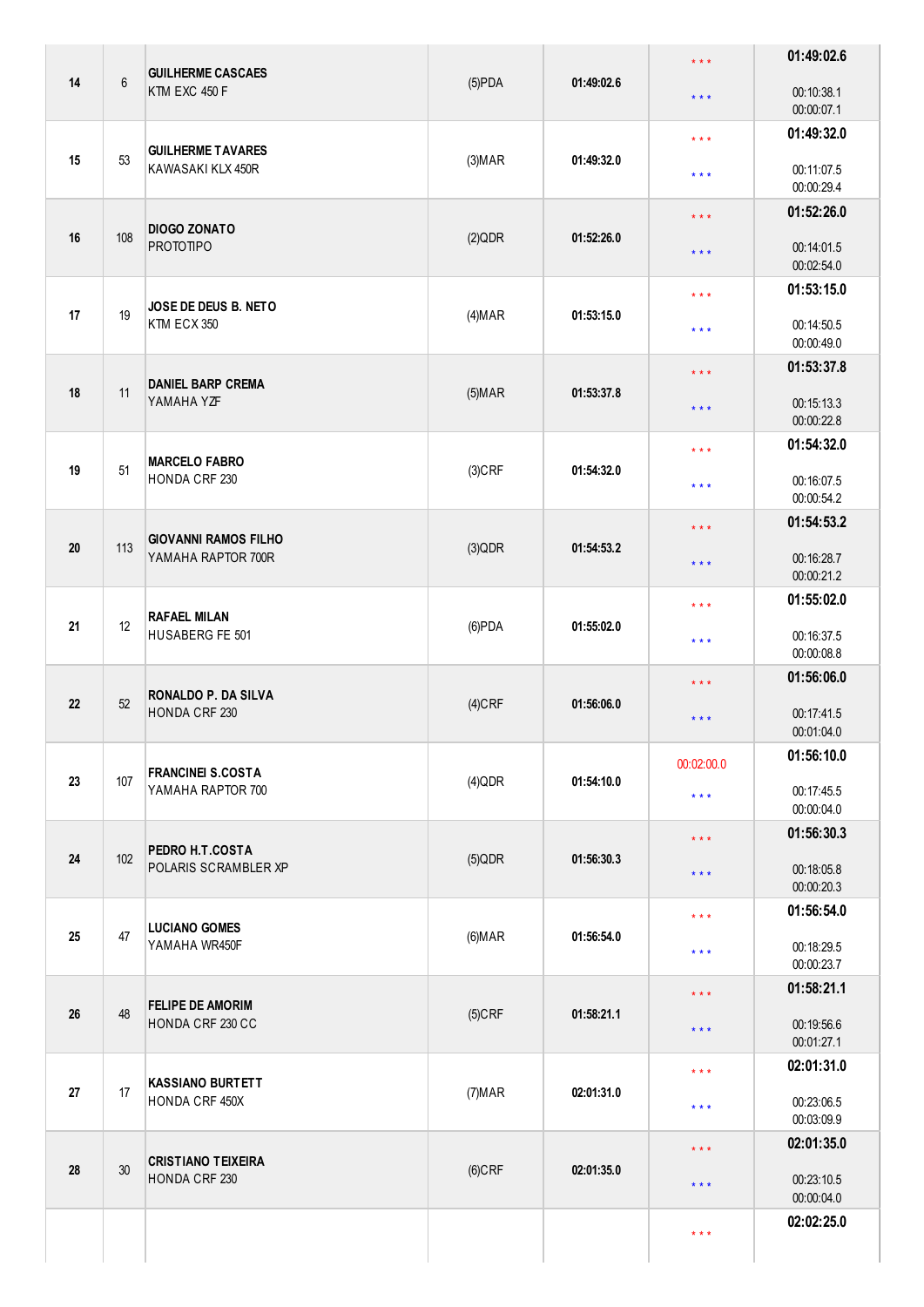| 29 | 37               | <b>VITOR Y.CLOSS</b><br>KAWASAKI KLX 450R       | $(7)$ PDA                | 02:02:25.0 | $***$                   | 00:24:00.5<br>00:00:50.0 |
|----|------------------|-------------------------------------------------|--------------------------|------------|-------------------------|--------------------------|
|    |                  | <b>CESAR RAFAEL WILKE</b>                       |                          |            | $***$                   | 02:03:46.0               |
| 30 | 41               | HONDA CRF 450X                                  | $(8)$ MAR                | 02:03:46.0 | $\star$ $\star$ $\star$ | 00:25:21.5<br>00:01:21.0 |
|    |                  | <b>RODRIGO MONTEMOR</b>                         |                          |            | $***$                   | 02:04:03.0               |
| 31 | 16               | HUSQWARNA FE 450                                | $(8)$ PDA                | 02:04:03.0 | $***$                   | 00:25:38.5<br>00:00:17.0 |
| 32 | 44               | <b>RONALDO IMAY</b>                             | $(1)$ OV45               | 02:04:04.0 | $***$                   | 02:04:04.0               |
|    |                  | <b>KTM XC-W 450</b>                             |                          |            | $***$                   | 00:25:39.5<br>00:00:01.0 |
| 33 | $\boldsymbol{9}$ | <b>FLAVIO CATENGA</b>                           | $(9)$ PDA                | 02:06:15.0 | $\star$ $\star$ $\star$ | 02:06:15.0               |
|    |                  | HONDA CRF450                                    |                          |            | $***$                   | 00:27:50.5<br>00:02:11.0 |
| 34 | 31               | <b>ISRAEL C.SEGUNDO</b>                         | $(9)$ MAR                | 02:07:58.2 | $\star$ $\star$ $\star$ | 02:07:58.2               |
|    |                  | HONDA CRF 450X                                  |                          |            | $***$                   | 00:29:33.7<br>00:01:43.2 |
| 35 | 15               | <b>MARCOS COLVERO</b>                           | $(10)$ PDA               | 02:08:15.0 | $***$                   | 02:08:15.0               |
|    |                  | KTM EXC450                                      |                          |            | $***$                   | 00:29:50.5<br>00:00:16.8 |
| 36 | 38               | <b>ANDRE DE ASSUMPCAO</b><br><b>KTM 450 EXC</b> | $(10)$ MAR<br>02:08:41.0 |            | $\star$ $\star$ $\star$ | 02:08:41.0               |
|    |                  |                                                 |                          |            | $***$                   | 00:30:16.5<br>00:00:26.0 |
| 37 | 22               | <b>CHRISTIAN COSTANTINI</b>                     | $(11)$ MAR               | 02:08:52.0 | $***$                   | 02:08:52.0               |
|    |                  | HONDA CRF450X                                   |                          |            | $***$                   | 00:30:27.5<br>00:00:11.0 |
| 38 | 20               | <b>DIMAS MATTOS</b>                             | $(2)$ OV45               | 02:10:43.0 | * * *                   | 02:10:43.0               |
|    |                  | KTM RALLY REPLICA                               |                          |            | $\star$ $\star$ $\star$ | 00:32:18.5<br>00:01:51.0 |
| 39 | 35               | <b>SILVIO MARTINS</b>                           | $(3)$ OV45               | 02:10:13.0 | 00:02:00.0              | 02:12:13.0               |
|    |                  | <b>KTM 450CC</b>                                |                          |            | $***$                   | 00:33:48.5<br>00:01:30.0 |
| 40 | 33               | <b>MARISERGIO F. KONS</b>                       | $(4)$ OV45               | 02:12:18.0 | $***$                   | 02:12:18.0               |
|    |                  | YAMAHA WR                                       |                          |            | $\star$ $\star$ $\star$ | 00:33:53.5<br>00:00:05.0 |
| 41 | 110              | <b>ANDRE T.A.SUGUITA</b>                        | (6)QDR                   | 02:12:18.0 | $\star$ $\star$ $\star$ | 02:12:18.0               |
|    |                  | <b>CAN AM RENEGADE</b>                          |                          |            | $\star$ $\star$ $\star$ | 00:33:53.5<br>00:00:00.0 |
| 42 | 39               | <b>LEONARDO DE ALMEIDA</b>                      | $(5)$ SPR                | 02:13:03.0 | $***$                   | 02:13:03.0               |
|    |                  | KAWASAKI KLX450R                                |                          |            | $\star$ $\star$ $\star$ | 00:34:38.5<br>00:00:45.0 |
| 43 | 21               | <b>MOARA SACILOTTI</b>                          | $(5)$ OV45               | 02:13:45.0 | $\star$ $\star$ $\star$ | 02:13:45.0               |
|    |                  | KAWASAKI KLX                                    |                          |            | $***$                   | 00:35:20.5<br>00:00:42.0 |
|    |                  | <b>BRUNO BERALDI</b>                            |                          |            | $\star$ $\star$ $\star$ | 02:16:18.0               |
| 44 | 109              | YAMAHA RAPTOR 700                               | $(7)$ QDR                | 02:16:18.0 | $\star$ $\star$ $\star$ | 00:37:53.5               |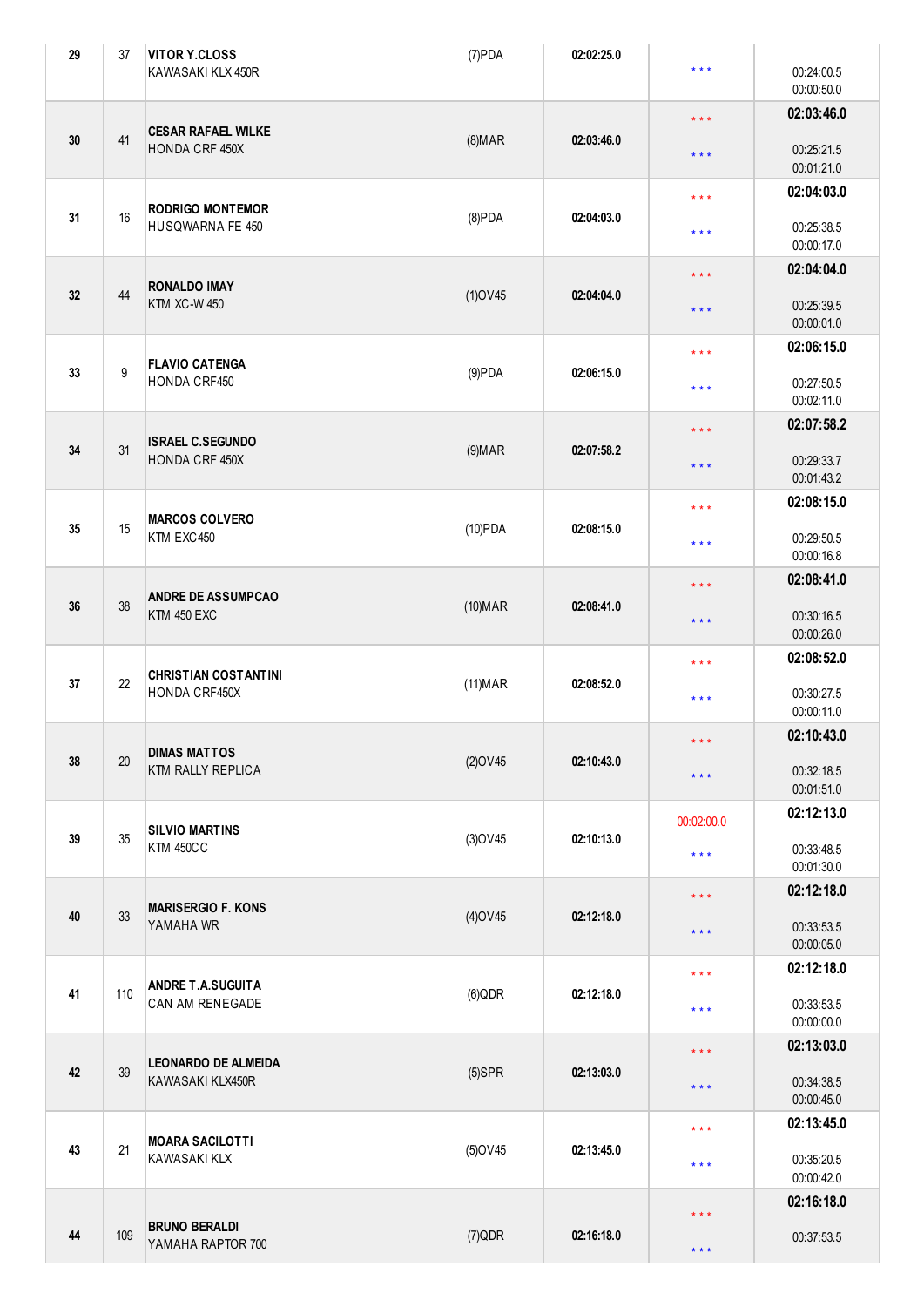|    |                                                |                                                  |                 |                         |                         | 00:02:33.0               |
|----|------------------------------------------------|--------------------------------------------------|-----------------|-------------------------|-------------------------|--------------------------|
| 45 | 32                                             | <b>MARCIO ADAMI</b><br>HONDA CRFX 450            | (6) OV45        | 02:16:19.0              | $***$                   | 02:16:19.0<br>00:37:54.5 |
|    |                                                |                                                  |                 |                         | $***$                   | 00:00:01.0               |
| 46 | 112                                            | <b>JEFERSON M. NOBRE</b>                         | $(8)$ QDR       | 02:17:16.0              | $\star \star \star$     | 02:17:16.0               |
|    |                                                | YAMAHA RAPTOR 700                                |                 |                         | $***$                   | 00:38:51.5<br>00:00:57.0 |
|    |                                                |                                                  |                 |                         | 00:01:00.0              | 02:18:50.0               |
| 47 | 111                                            | JAVIER F. DIEGO<br>LDE 641 CAN AM                | $(9)$ QDR       | 02:17:50.0              | $***$                   | 00:40:25.5<br>00:01:34.0 |
|    |                                                |                                                  |                 |                         | $\star\star\star$       | 02:19:54.0               |
| 48 | 104                                            | <b>HELIO PESSOA</b><br>YAMAHA RAPTOR 700         | (10)QDR         | 02:19:54.0              | $\star \star \star$     | 00:41:29.5<br>00:01:04.0 |
|    |                                                |                                                  |                 |                         | $***$                   | 02:20:34.0               |
| 49 | 27                                             | <b>JOVANIO L. FRUTUOSO</b><br>YAMAHA WR 450F     | $(7)$ OV45      | 02:20:34.0              | $\star$ $\star$ $\star$ | 00:42:09.5<br>00:00:40.0 |
|    |                                                |                                                  |                 |                         | $\star$ $\star$ $\star$ | 02:21:11.0               |
| 50 | 34                                             | <b>JOAO REGO BARROS</b><br>YAMAHA YZ250FX        | $(8)$ OV45      | 02:21:11.0              | $***$                   | 00:42:46.5               |
|    |                                                |                                                  |                 |                         |                         | 00:00:37.0<br>02:24:23.0 |
| 51 | 23                                             | <b>RODRIGO BETTI</b>                             | $(6)$ SPR       | 02:24:23.0              | $***$                   |                          |
|    |                                                | KTM RALLY REPLICA 450                            |                 |                         | $***$                   | 00:45:58.5<br>00:03:12.0 |
|    | 14                                             | <b>HENRIQUE ARENA</b><br><b>KAWASAKI KLX</b>     |                 |                         | $\star\star\star$       | 02:25:44.0               |
| 52 |                                                |                                                  | $(9)$ OV45      | 02:25:44.0              | $\star \star \star$     | 00:47:19.5               |
|    |                                                |                                                  |                 |                         |                         | 00:01:21.0               |
|    |                                                | <b>WILLIAM UZAL GARCIA</b>                       |                 | $\star$ $\star$ $\star$ | 02:26:17.0              |                          |
| 53 | 40                                             | HUSABERG FE450                                   | (12) <b>MAR</b> | 02:26:17.0              | * * *                   | 00:47:52.5               |
|    |                                                |                                                  |                 |                         |                         | 00:00:33.0               |
|    | 106                                            | <b>EDGLEY M.L. SOBRINHO</b>                      |                 |                         | $\star\star\star$       | 02:27:55.0               |
| 54 |                                                | YAMAHA RAPTOR                                    | (11)QDR         | 02:27:55.0              | $***$                   | 00:49:30.5               |
|    |                                                |                                                  |                 |                         |                         | 00:01:38.0<br>02:29:16.0 |
| 55 | 105                                            | <b>DIEGO LICIO</b>                               | (12)QDR         | 02:29:16.0              | $***$                   |                          |
|    |                                                | YAMAHA RAPTOR 700                                |                 |                         | $\star$ $\star$ $\star$ | 00:50:51.5<br>00:01:21.0 |
|    |                                                |                                                  |                 |                         | 00:30:00.0              | 03:00:00.0               |
| 56 | <b>SERGIO H. PEDROSO</b><br>49<br>HONDA 230 CC | $(7)$ CRF                                        | 02:30:00.0      | $***$                   | 01:21:35.5              |                          |
|    |                                                |                                                  |                 |                         |                         | 00:30:44.0               |
|    |                                                | <b>JEAN CARLO MACHADO</b>                        |                 |                         | 00:32:00.0              | 03:02:00.0               |
| 57 | 36                                             | SUZUKI DR400                                     | $(11)$ PDA      | 02:30:00.0              | $***$                   | 01:23:35.5               |
|    |                                                |                                                  |                 |                         |                         | 00:02:00.0               |
|    |                                                | <b>MICHAEL C.B. DIAS</b><br>114<br>YAMAHA RAPTOR | (13)QDR         | 02:30:00.0              | 00:32:00.0              | 03:02:00.0               |
| 58 |                                                |                                                  |                 |                         | $***$                   | 01:23:35.5<br>00:00:00.0 |
|    |                                                |                                                  |                 |                         | 05:30:00.0              | 08:00:00.0               |
| 59 | 26                                             | <b>RAMI SFREDO</b><br>HONDA CRF 450X             | $(13)$ MAR      | 02:30:00.0              | $\star$ $\star$ $\star$ | 06:21:35.5               |
|    |                                                |                                                  |                 |                         |                         | 04:58:00.0               |
|    |                                                |                                                  |                 |                         | 08:30:00.0              | 11:00:00.0               |